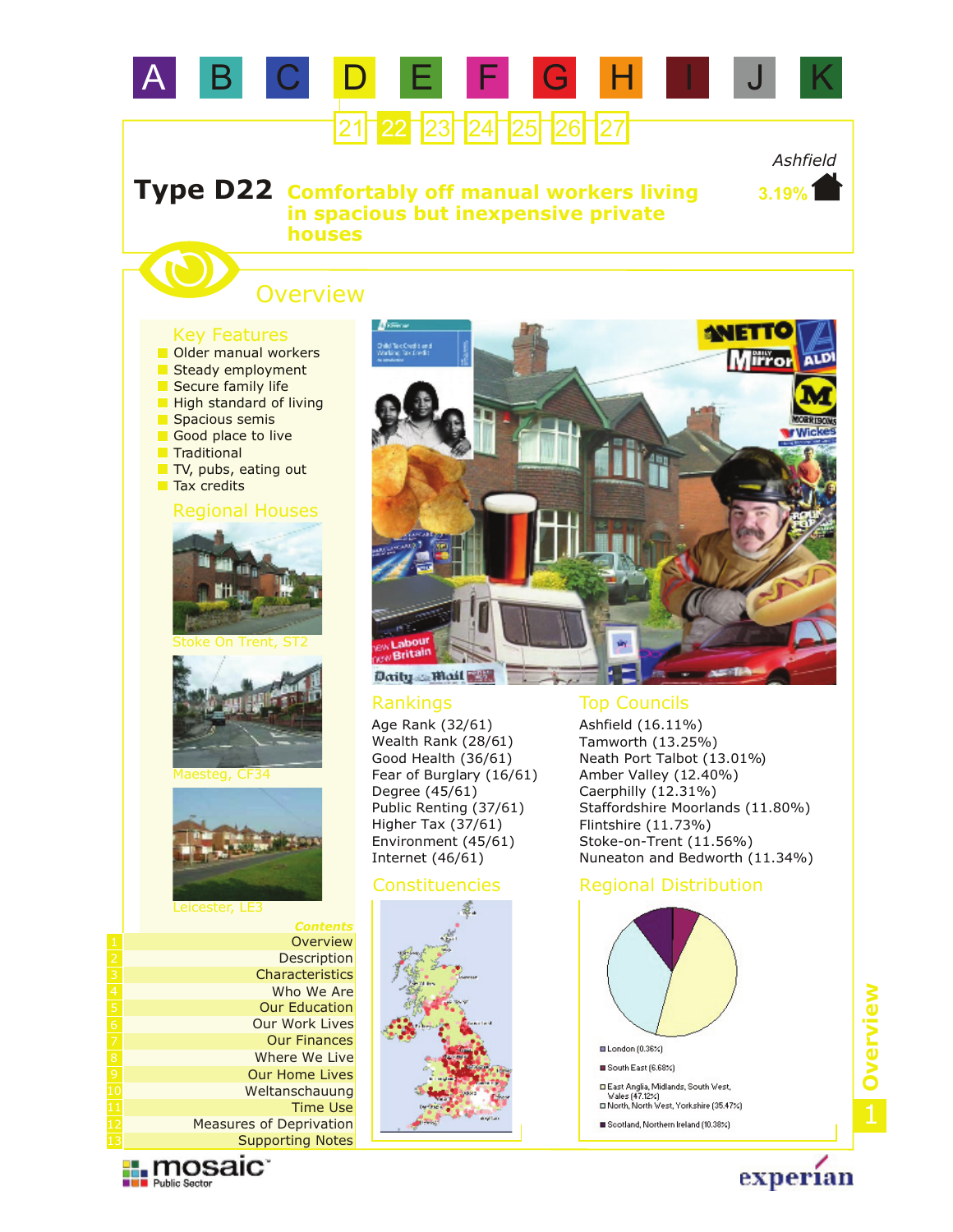

*Ashfield* **3.19%**

### **Type D22 Comfortably off manual workers living in spacious but inexpensive private houses**

*Type D22* comprises older manual workers, many of them employees of manufacturing industries such as steel and chemical plants, who have traditionally enjoyed a high standard of living and who own the spacious post war semi-detached houses that they live in.

#### **Key Features Communication**

TV, pubs, eating out **Traditional** Secure family life High standard of living Spacious semis Tax credits Good place to live Steady employment Older manual workers

**Receptive** Tabloid press **Unreceptive** Internet Direct mail Radio Social networks

# Description - Public Sector Focus

Education Adults in *Type D22* neighbourhoods are more likely than not to have left school with few or no qualifications. The proportion that have obtained a degree is not much more than half of the national average. Their age means that they are not likely to be looking to enhance these qualifications now. Their children are doing slightly better. They perform slightly above the national average throughout their schooling, including the proportion who leave with 5 or more good GCSEs. Some may go on to college to acquire A levels, but the number progressing to university is below average.

Health These people do not have a healthy diet. They do not particularly eat those foodstuffs recognised as being good things to eat, and are often tempted by those that are bad. This may often be after a heavy night out drinking, as alcohol consumption is relatively high. Typically if someone in this Mosaic Type smokes it is likely to be in moderation. People in *Type D22* areas are also not the most active in terms of their leisure pursuits. Their health is therefore distinctly average. When adjusted for age the total number of hospital admissions is only fractionally below the national norm. There is some indication that heart disease is more likely than many other forms of serious illness. These people are not particularly likely to have private medical insurance, so the burden rests on the NHS.

Crime In these areas, neighbours are more likely to help each other than not, but there is no strong sense of social cohesion. People generally enjoy living in such parts, but they are likely to experience moderate levels of drug problems and teenagers hanging around. Fear of crime is best described as average, with the fear of car crime being the most dominant in relative terms. Actual crime incidence, however, is below the national norm. When an offence does occur there is general satisfaction with the way the police deal with the investigation. Given this, and the relatively low crime levels, it is perhaps surprising that the rating of the police is generally poor.

Finances These people enjoy reasonable, rather than high, incomes. Whilst compared to the nation as a whole there are fewer people who do not pay income tax, there are also fewer higher rate tax payers. These moderate incomes are sufficient to allow a little to be put aside for a rainy day, or for retirement. The general level of employment and income means that benefits such as Jobseeker's Allowance and Income Support do not have a high take-up. However, the age profile means that there is slightly above average take-up of state pension and Disability Living Allowance. The retired are perhaps less well off than those still in work, as claims for Pension Credit reflect the national average.

Environmental Issues These people have no interest in environmental issues. They are ambivalent to recycling, car pollution and the environment generally, and are unlikely to make any financial contribution to such concerns. However, more by virtue of lifestyle than intent, they are reasonably environmentally friendly. Their semi-detached houses may well have had double glazing and new loft insulation installed purely as a means of cutting bills. Meanwhile, although these are likely to be multiple car households, annual mileage is low with most journeys being to work or to the shops.



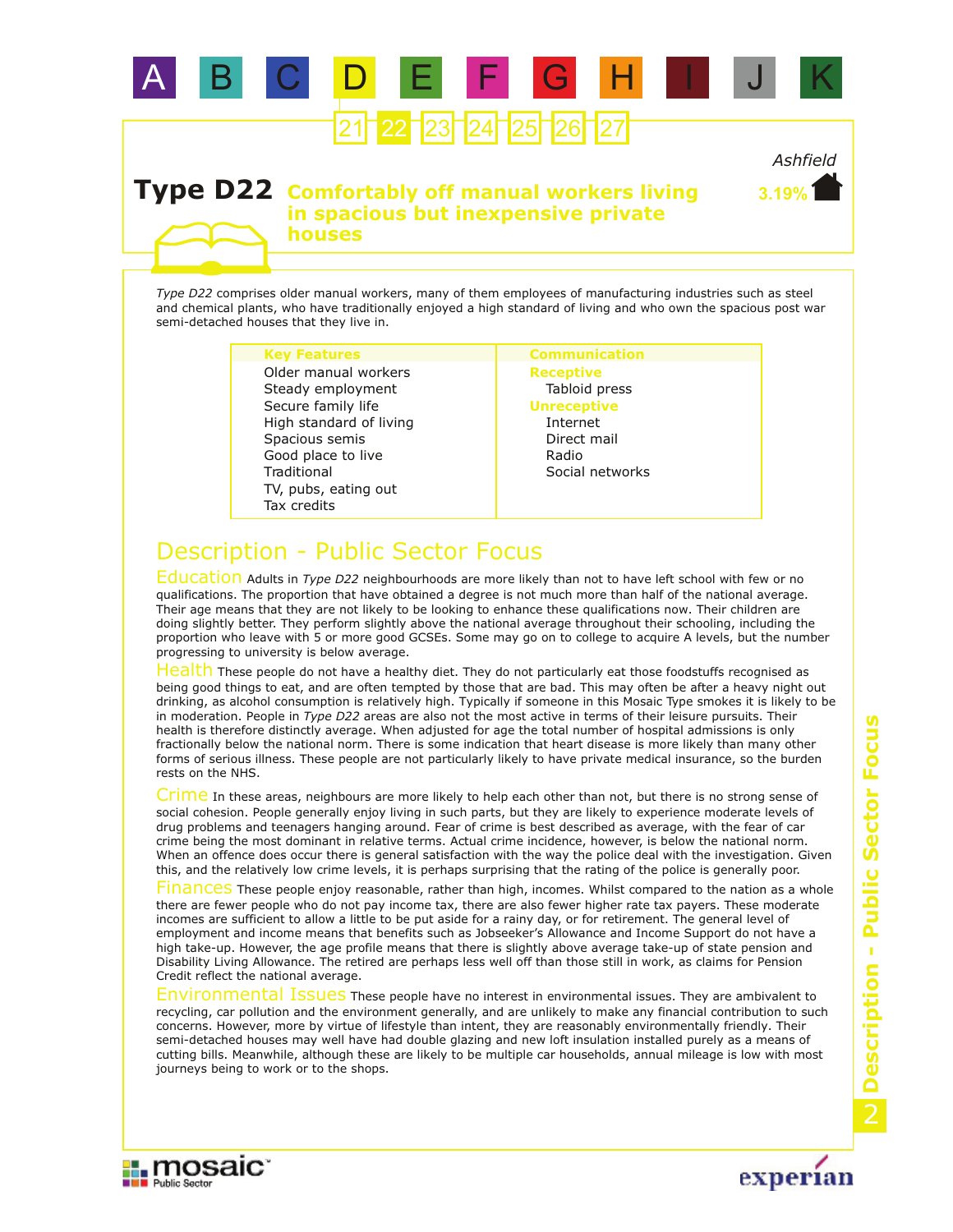

## **Type D22 Comfortably off manual workers living in spacious but inexpensive private houses**

# Description - Sociology and Environment

Summary Type D22 comprises older manual workers, many of them employees of manufacturing industries such as steel and chemical plants, who have traditionally enjoyed a high standard of living and who own the spacious post war semi-detached houses that they live in.

Demography Type D22 contains people who work in the manufacturing industry, most of whom are in later middle age, and many of whom have grown up children still living with them in the spacious if unpretentious semi-detached houses that they own. This is a population of very well paid manual workers who enjoy a high quality of life in small industrial regions and in areas of highly affordable housing. A common characteristic is their proximity to highly capital intensive industrial complexes, such as steelworks and chemical plants. Notwithstanding the closure of many of these plants, few of these workers appear to have been affected and unemployment rates remain low. These therefore are neighbourhoods where people have relied on industrial apprenticeships, rather than university degrees, to develop their skills, and communities in which young people could earn good money at an early age. The post war growth of these big industrial processing plants has resulted in their workforce living in housing most of which was built during the 1950s and 1960s to much higher standards than would accommodate people working in nineteenth century mining and textile communities, and almost all of the houses have at least three bedrooms and two receptions. These people tend not to move house they have little reason to do so at their age. Many of them would have first bought these homes some 30 years ago, not long after they were built. As this cohort reaches retirement many homes are owned outright and where they are not, mortgage payments now make up a relatively small share of household expenditure.

Environment Neighbourhoods of *Type D22* are most common in Wales, particularly around Newport, Port Talbot and the former Shotton steelworks, but are also found extensively in Scunthorpe and Redcar, other traditional steel towns. They are also found in small industrial towns that grew rapidly during the 1930s. A key feature of these towns is that their capital intensive industries allowed them to reward their workers with high wages. Being far from the congestion and high land prices of large cities, these locations also provided cheap land which allowed these affluent workers to enjoy the benefits of well built houses in generously sized plots from which they could easily travel by car to the large processing plants in which they worked. The size of these complexes was such that they had to be situated at some distance from residential areas and could not be reached on foot, unlike textile factories or mines. For this reason and because many worked round the clock they demanded a workforce that were able to drive and which were willing to work shifts. The housing for this new affluent workforce typically took the form of semi-detached houses, often with red shingled fronts, sometimes entirely brick faced elsewhere with rendered upper floors. Unlike the older houses that would have only small front gardens, many of these homes had spacious enough front gardens for off road parking or even a garage for the car. Front gardens display roses the air pollution perhaps keeping aphids under control whilst back gardens may have wooden fences not dissimilar to those found in equivalent houses for urban office workers. Local shops in these neighbourhoods are more modern and generally more spacious than those in mill towns or mining communities, being located in parades rather than at street corners and reached by car rather than on foot.

**II** mosaic

**DE Public Sector** 



*Ashfield*

**3.19%**

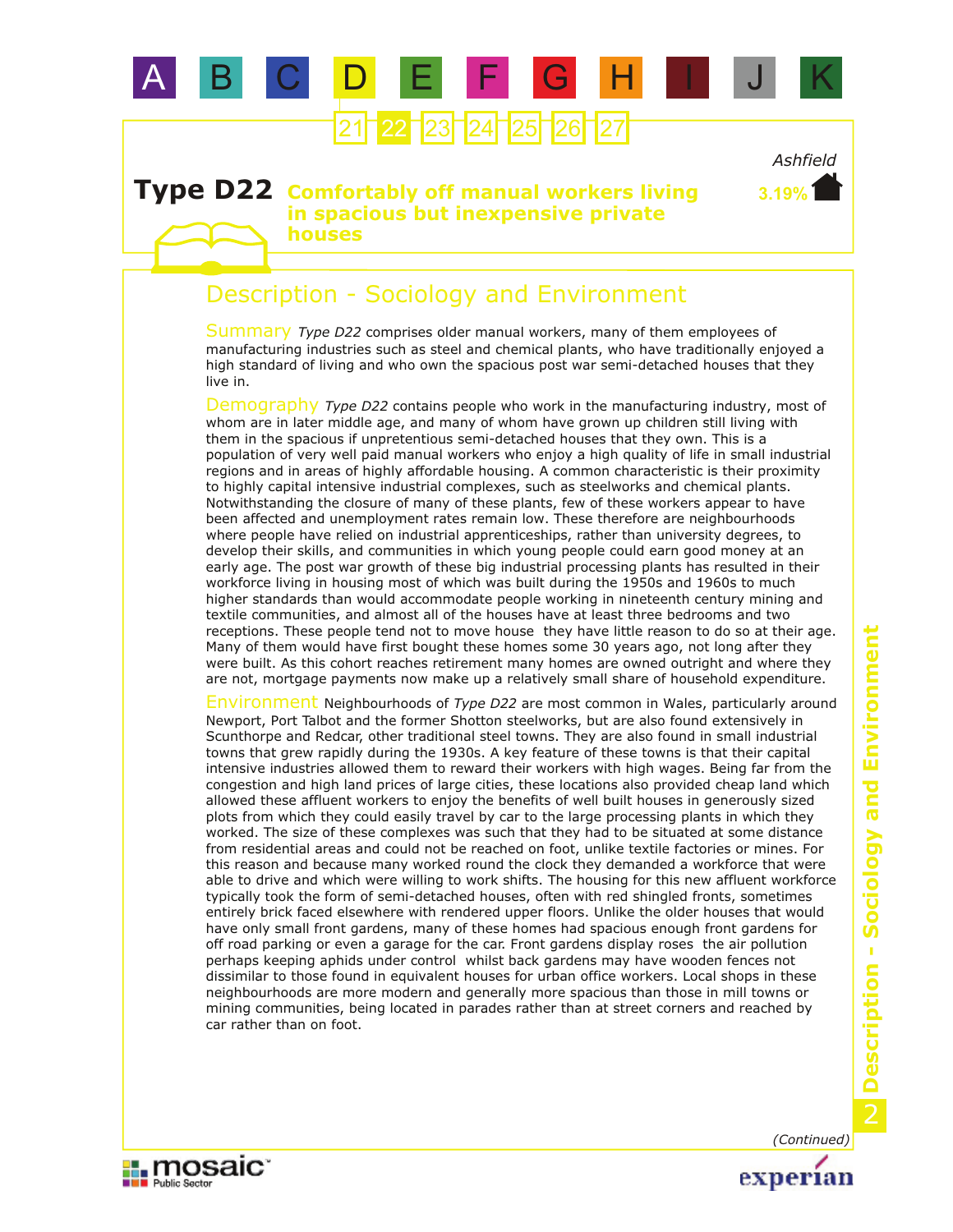

### **Type D22 Comfortably off manual workers living in spacious but inexpensive private houses**

# Description - Sociology and Environment *(Continued)*

Economy Neighbourhoods of *Type D22* are generally found in areas of the UK where wage rates for manual workers have traditionally been high. The high wages are the result of a number of factors. The large plants have been heavily unionised and with their twenty four hour a day processes it has in the past been cheaper to 'give in' than to 'hold out' to workers' demands. The high capital value of these plants has made profitability less dependent on wage rates. For the worker there were financial compensations for working unsocial hours and overtime working could often boost wage packets. The corollary of these advantages was that the worker was required to be prompt and reliable. These were not industries that could survive on a transient labour force. In recent years, with the cut back in steel production, the government is making significant investments in industrial restructuring in these areas. Despite these changes unemployment rates among *Affluent Blue Collar* remain significantly below the national average. No doubt many of these workers have benefited from redundancy packages and with many close to retirement few appear to have suffered.

Consumer Values Type D22 exhibits confidence in its ability to lead a satisfying lifestyle without recourse to the provision of public services and its consumers are more willing to try out new brands and products than those *Type D23* neighbourhoods.

Consumption Patterns *Type D22* represents a good market for home entertainment products, for gardening and leisure products. There is a strong emphasis on do-it-yourself. Caravans are common in driveways and an increasing number of homes enjoy extensions. The Daily Mail and The Mirror both sell well in this market as do Sky subscriptions.

Change Other than in the event of further plant closures, this Type should become increasingly attractive to workers in new industries and it is likely that due to its high quality of housing it will be taken over by workers with technical rather than specifically craft skills.





*Ashfield*

**3.19%**